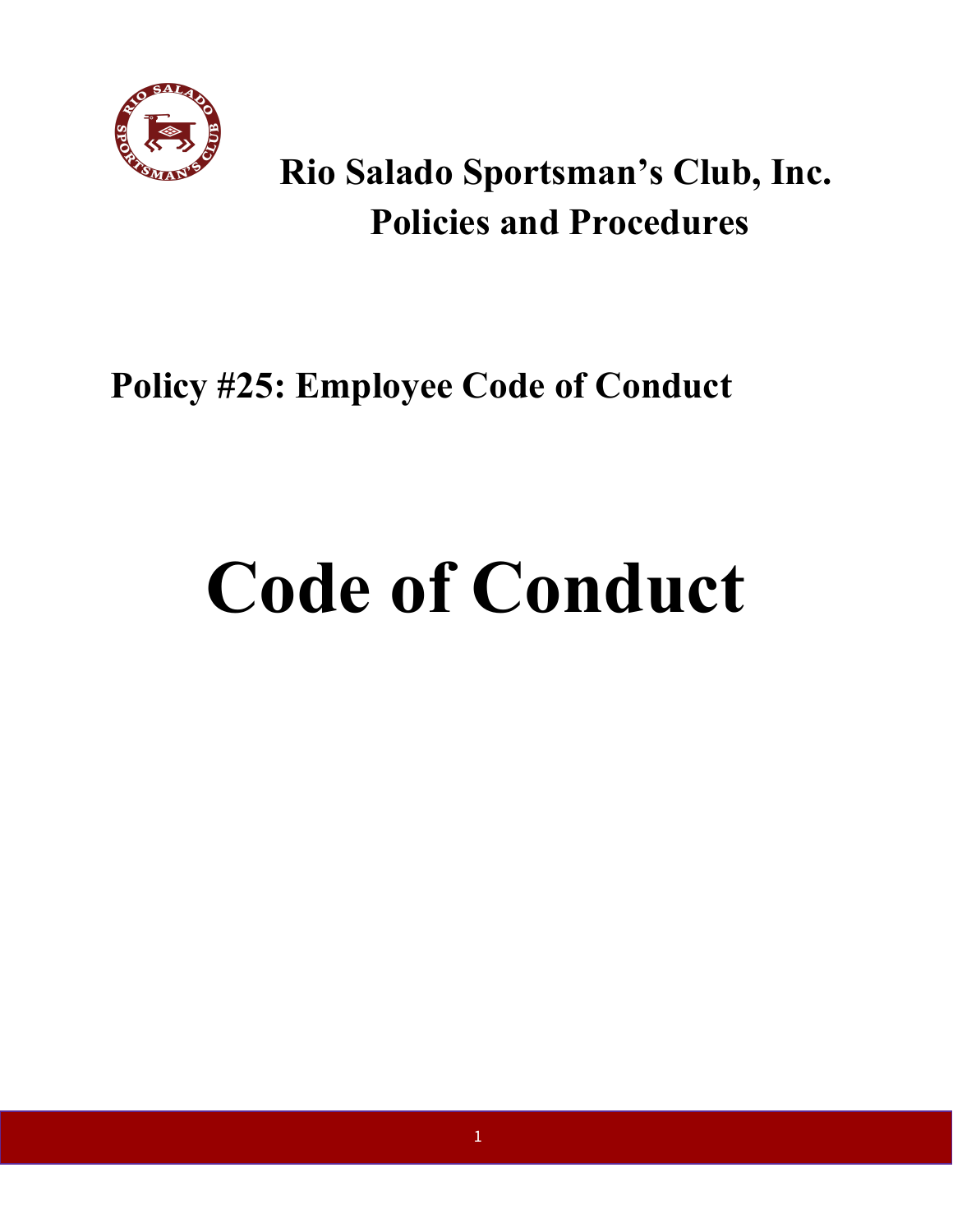### What You Should Do

Our Code of Conduct, or "Code," is based around our shared values of integrity, safety, and quality service to our fellow staff, public and the members of RSSC.

As employees, we are accountable for our own actions. We must follow our policies, rules and guidelines, and comply with all laws and regulations applicable to RSSC.

This Code does not cover every situation. In some cases, additional information may be found in supporting policies linked throughout the document and other RSSC resources that complement this code. In some instances, you may need additional information and guidance from your supervisor or the Range Manager.

We have an obligation to raise our concerns if we know or suspect improper conduct or a breakdown of business or security controls. This includes situations where we believe we have observed or have been instructed to do something illegal or unethical or violates RSSC policy. Remember that resources are available to help, including those listed in this Code. You are expected to cooperate fully with any investigative efforts.

Generally, people try to do the right thing, but for those unfortunate situations where employees do not follow the Company expectations, disciplinary action may result.

#### Doing the Right Thing:

- Exemplify our shared values.
- Act in an honest, legal, and ethical manner. Be aware that your behavior reflects our company.
- Be familiar with the information contained in this code and RSSC Policies.
- Remember, pressures or demands due to business or personal conditions are not an excuse for violating the law, our Code, or any RSSC policy.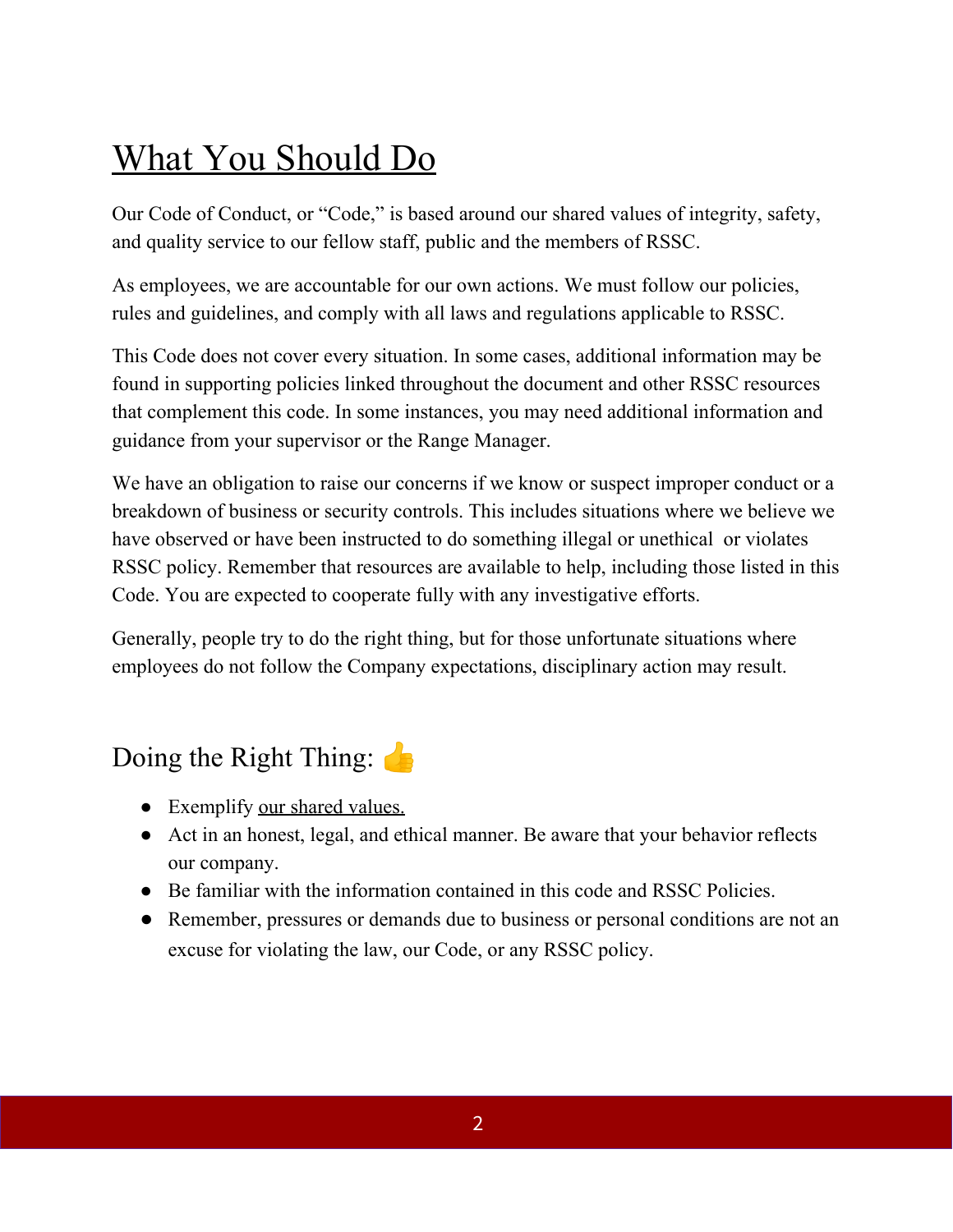# Leading by Example

All of our employees, especially those in leadership roles, have the responsibility to demonstrate our high standards of ethics and compliance, including:

- Lead by example and be a role model for ethical and legal behavior.
- Be a resource for others.
- Create an environment where honesty and integrity are expected and valued, and where everyone feels comfortable asking questions and reporting potential violations of the law, the code, and our policies.

### Making Good Decisions

When faced with a difficult decision, it may help to ask yourself the following questions. If the answer to any question is "No," or you are uncertain how to proceed, please consult with your supervisor or the Range Manager:

*This guide is not a substitute for this Code and other guidance, but may help when facing scenarios not otherwise addressed.*

- **● Is it consistent with our values, policies, and this Code?**
- **● Is it ethical?**
- **● Is it legal?**
- **● Is it good for our customers?**
- **● Is it good for our staff?**
- **● Is it good for Rio Salado Sportsman's Club?**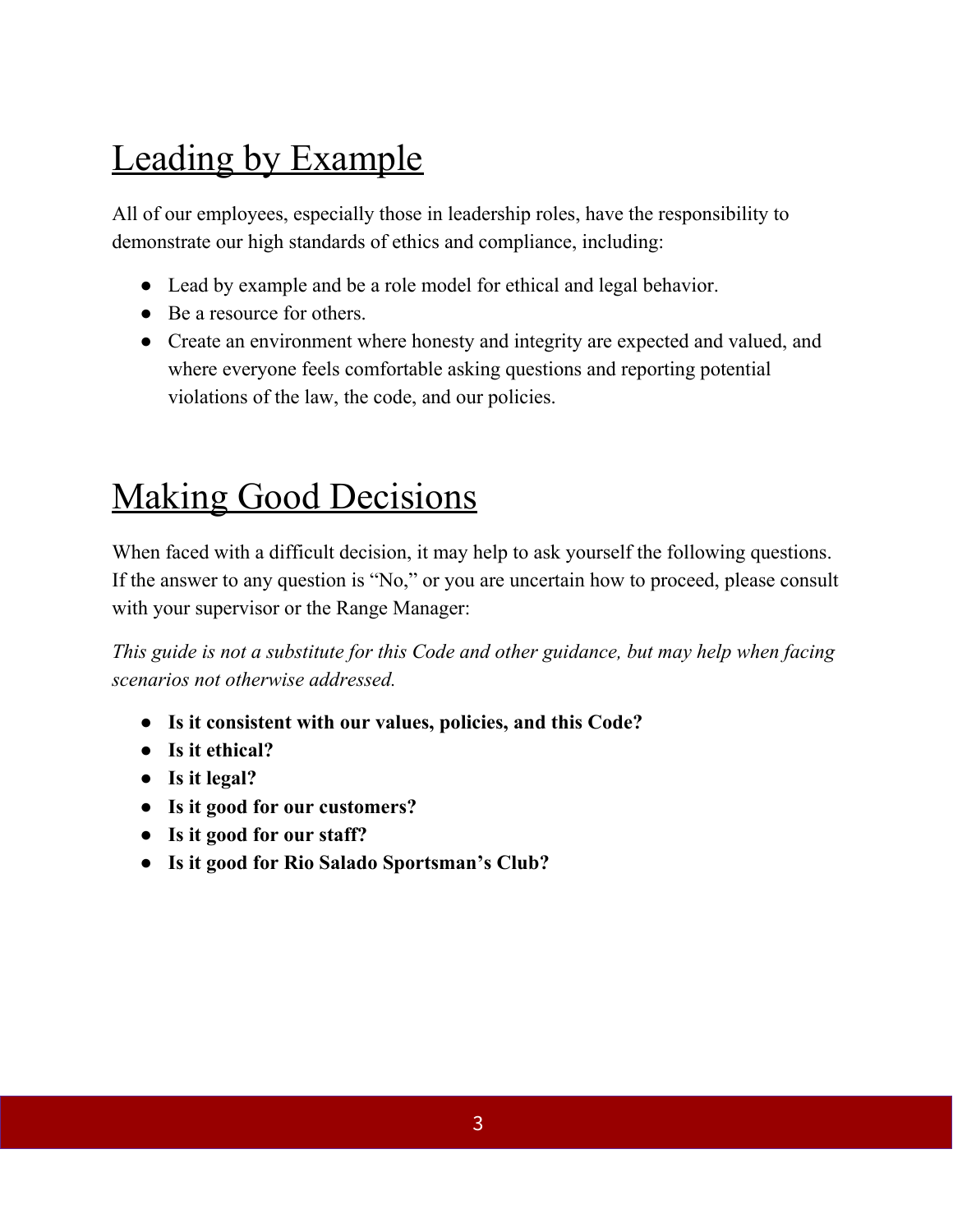# **Zero Tolerance for Retaliation**

Retaliation against anyone who reports a concern in good faith is never permitted at RSSC.

Retaliation can take many forms, including demotion, discipline, termination, salary reduction, or job/ shift reassignment. While some forms of workplace retaliation may seem obvious, there are times when these behaviors can be subtle. These examples may include an unexpected and unfair poor performance review, unwarranted micromanaging, or being wrongfully left out of work- related decisions, meetings, or other job-based activities.

Retaliation can also take place where an employer punishes an employee for engaging in legally protected activity, such as using the Open Door policy to complain of illegal harassment, filing a complaint with a government federal agency (Such as the Equal Employment Opportunity Commission), or supporting another employee's complaint. Retaliation could occur after the reporting of a suspected breakdown of business or security controls, a violation of law, or other misconduct. RSSC will not tolerate retaliation against anyone who participates in an investigation.

If you believe you have been retaliated against or have witnessed retaliation, it's your responsibility to report it to your supervisor or the Range Manager.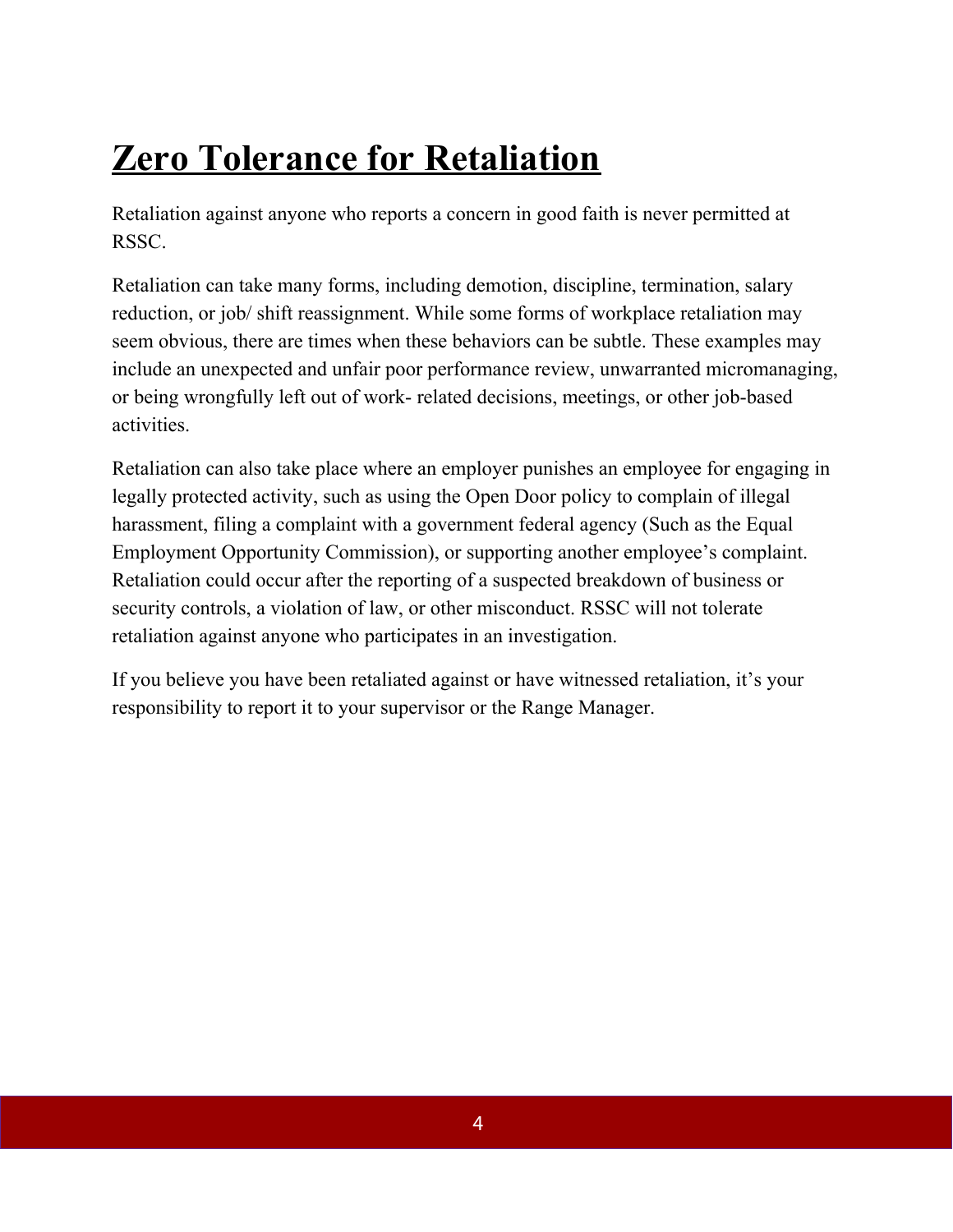# **A Respectful Workplace**

At Rio Salado Sportsman's Club, we embrace diversity and inclusion because it's simply the right thing to do.

Teamwork, respect, and mutual trust are central to how we work, and we believe the best decisions are those that draw on diverse perspectives.

Our commitment to diversity better positions us to provide remarkable service to our customers and enables us to attract and retain talented individuals who contribute to our success.

We comply with equal employment opportunity laws and other applicable civil rights and labor laws. We make reasonable accommodations to meet our obligations to protect the rights of people with disabilities.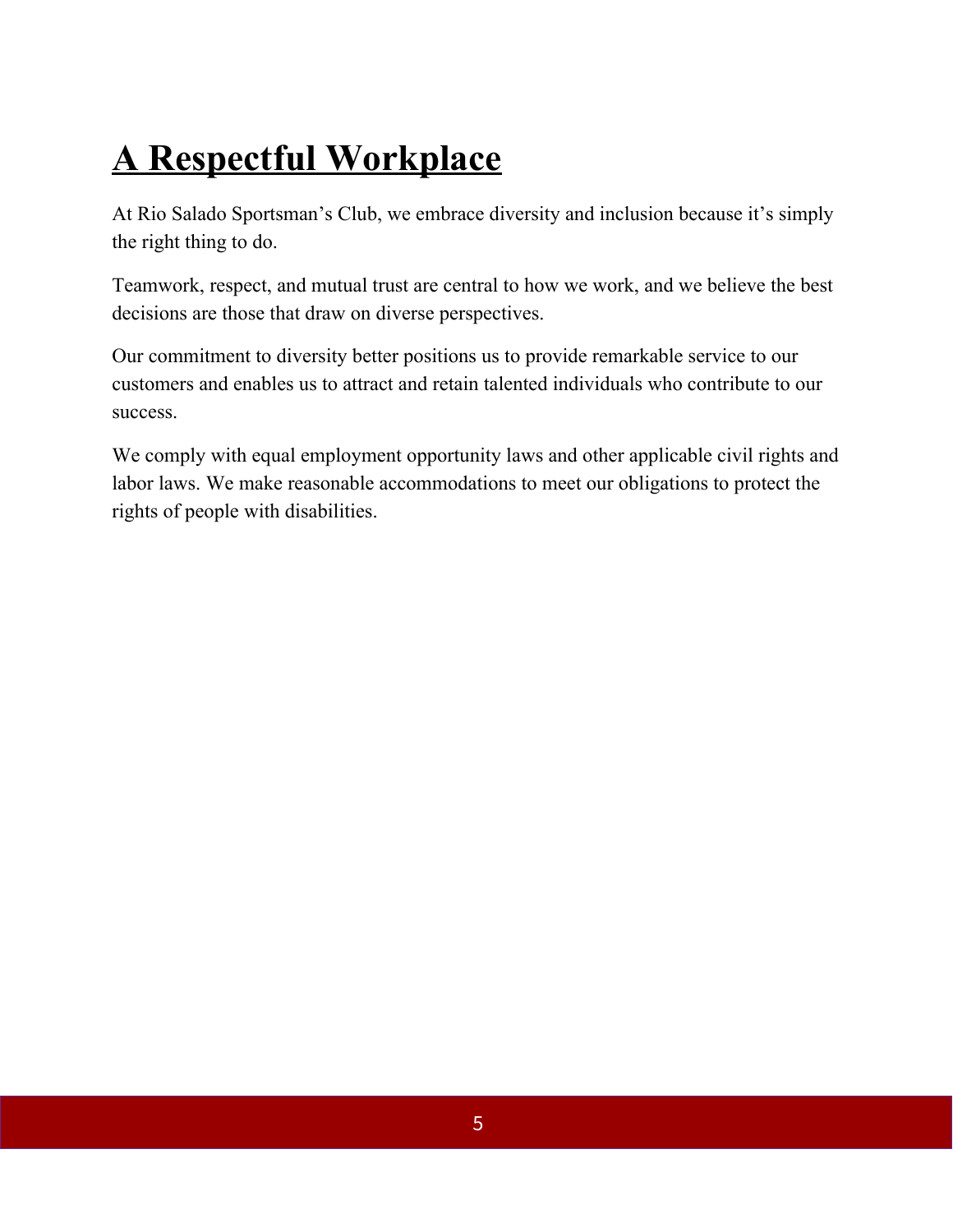# **Discrimination and Harassment**

We all deserve the freedom to do our jobs in a respectful environment. RSSC is committed to a work environment where everyone is treated with respect and dignity.

We will not practice, tolerate nor condone discrimination, including harassment, based on a person's status, such as, but not limited to: age, race, color, religion, sex, national orgin, or any other basis prohibited by law.

We will not tolerate sexual or any other form of harassment that interferes with work performance or creates a hostile or offensive work environment. Such behavior is inconsistent with our shared values with integrity and mutual trust.

We expect all workplace relationships to be of a professional nature and free of harassment, unlawful bias, and/or other offensive conduct. Inappropriate comments and objectively offensive behavior will not be tolerated in any business interactions, regardless of the setting or parties involved.

If you have experienced or witnessed harassing or discriminatory behavior, contact your supervisor or the Range Manager.

#### Doing the Right Thing:

- Treat others and their ideas with respect. When you see an issue differently, remember to express your differences politely and professionally.
- Help create an environment where everyone feels valued and respected, and is comfortable speaking up and contributing.
- Embracing diversity includes doing your part and respect the rights and dignity of everyone with whom you interact.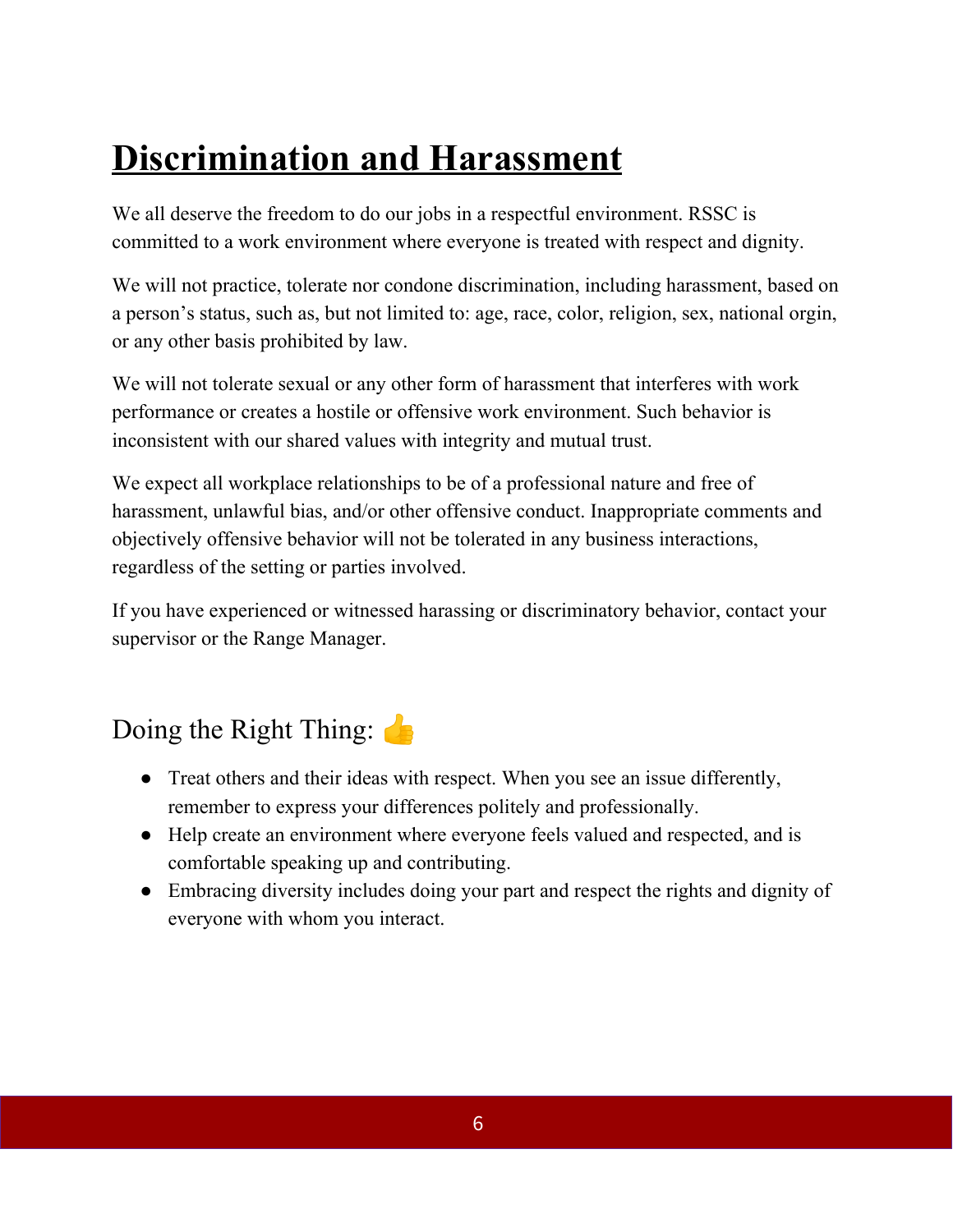# **Workplace Safety and Security**

We have the responsibility to work in a way that helps ensure the safety and security of our coworkers, business partners, vendors, and visitors. We comply with all federal, state, and local health and safety laws and regulations including, occupational health and safety standards. RSSC utilizes incident reports that can be used to report work-related incidents involving auto or property loss or damage, or accidental bodily injury as well as any incident requiring interaction with a Range Safety Officer to diffuse/address a situation.

All Range Safety Rules, RSSC policies and procedures must be followed. Intimidation, threats, or violence toward anyone at work or while on RSSC property, including coworkers, vendors, members or visitors is never tolerated.

#### Doing the Right Thing:

- Examples of prohibited behavior include threatening remarks, offensive jokes, and intimidation. Be aware of your audience at all times- especially radio transmissions!
- If someone is in immediate danger, contact local authorities first.
- Other avenues to report workplace violence or any threats to safety including sharing your concerns with your supervisor, the Range Manager or any Executive Board Officer.